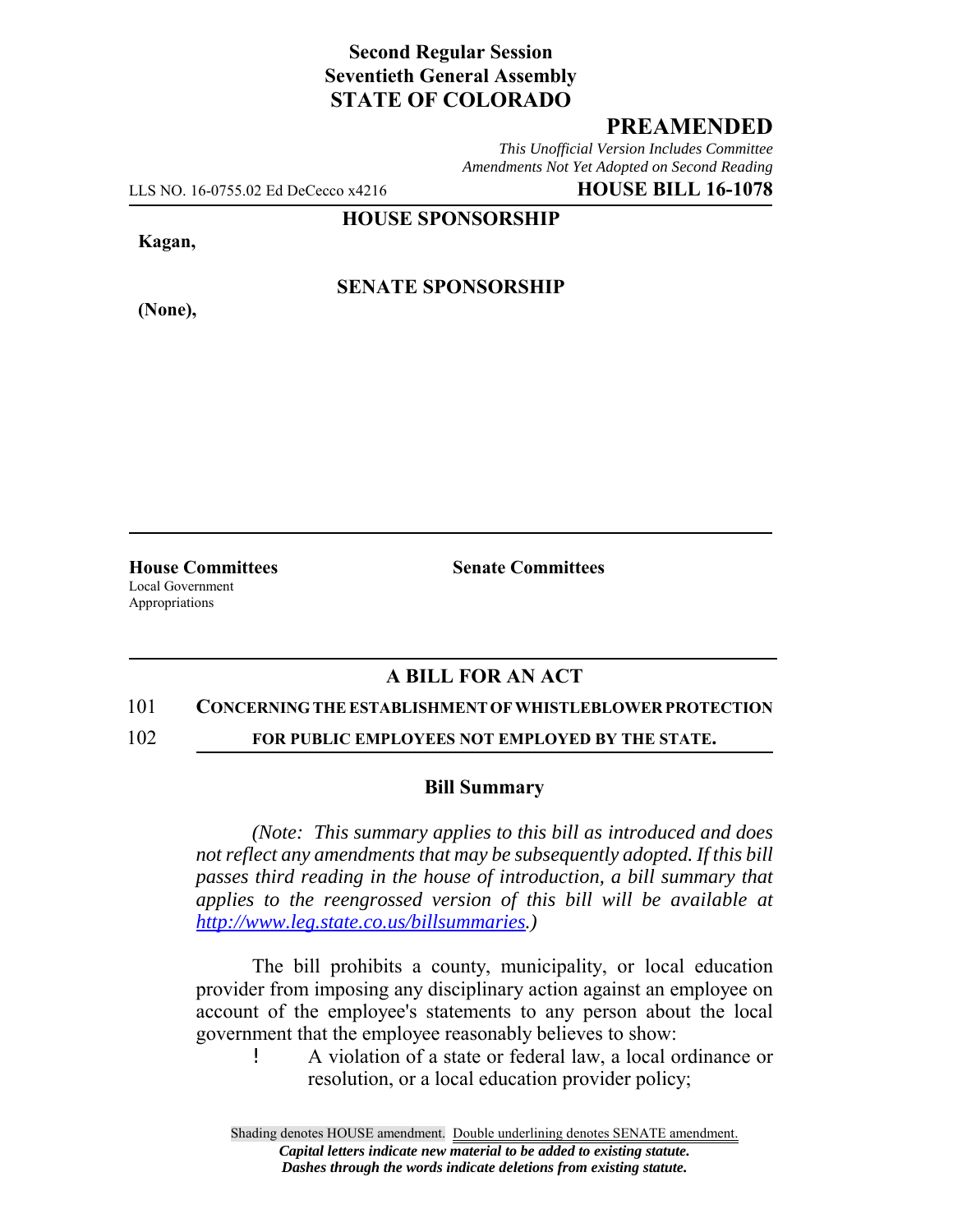- ! A waste or misuse of public funds;
- ! Fraud;
- ! An abuse of authority;
- ! Mismanagement; or
- ! A danger to the health or safety of students, employees, or the public.

The bill permits an employee to file a written complaint with the office of administrative courts for referral to an administrative law judge alleging that a local government has imposed disciplinary action that violates this prohibition and seeking injunctive relief and damages. Employees who lose the administrative hearing may file a civil action in district court. The employee protection does not apply if the disclosure was false or made with reckless disregard for the truth or falsity thereof, or if it was of a protected public record or confidential information that was not reasonably necessary to show one or more of the identified circumstances.

Administrative law judges are given jurisdiction to hear, determine, and make findings and awards on all these whistleblower cases. The director of the office of administrative courts is required to establish rules to govern these proceedings and hearings.

 *Be it enacted by the General Assembly of the State of Colorado:* **SECTION 1.** In Colorado Revised Statutes, **add** 22-1-130 as 3 follows: **22-1-130. Disclosure - retaliation prohibited - civil action - definitions.** (1) AS USED IN THIS SECTION: (a) "DISCIPLINARY ACTION" MEANS ANY FORM OF DISCIPLINE OR PENALTY, INCLUDING, BUT NOT LIMITED TO, DISMISSAL, DEMOTION, TRANSFER, REASSIGNMENT, SUSPENSION, CORRECTIVE ACTION, REPRIMAND, ADMONISHMENT, UNSATISFACTORY OR BELOW STANDARD PERFORMANCE EVALUATION, REDUCTION IN FORCE, OR WITHHOLDING OF WORK, OR THE THREAT OF ANY SUCH DISCIPLINE OR PENALTY. (b) "EMPLOYEE" MEANS ANY PERSON EMPLOYED BY A LOCAL EDUCATION PROVIDER. (c) "LOCAL EDUCATION PROVIDER" MEANS A SCHOOL DISTRICT, A

-2- 1078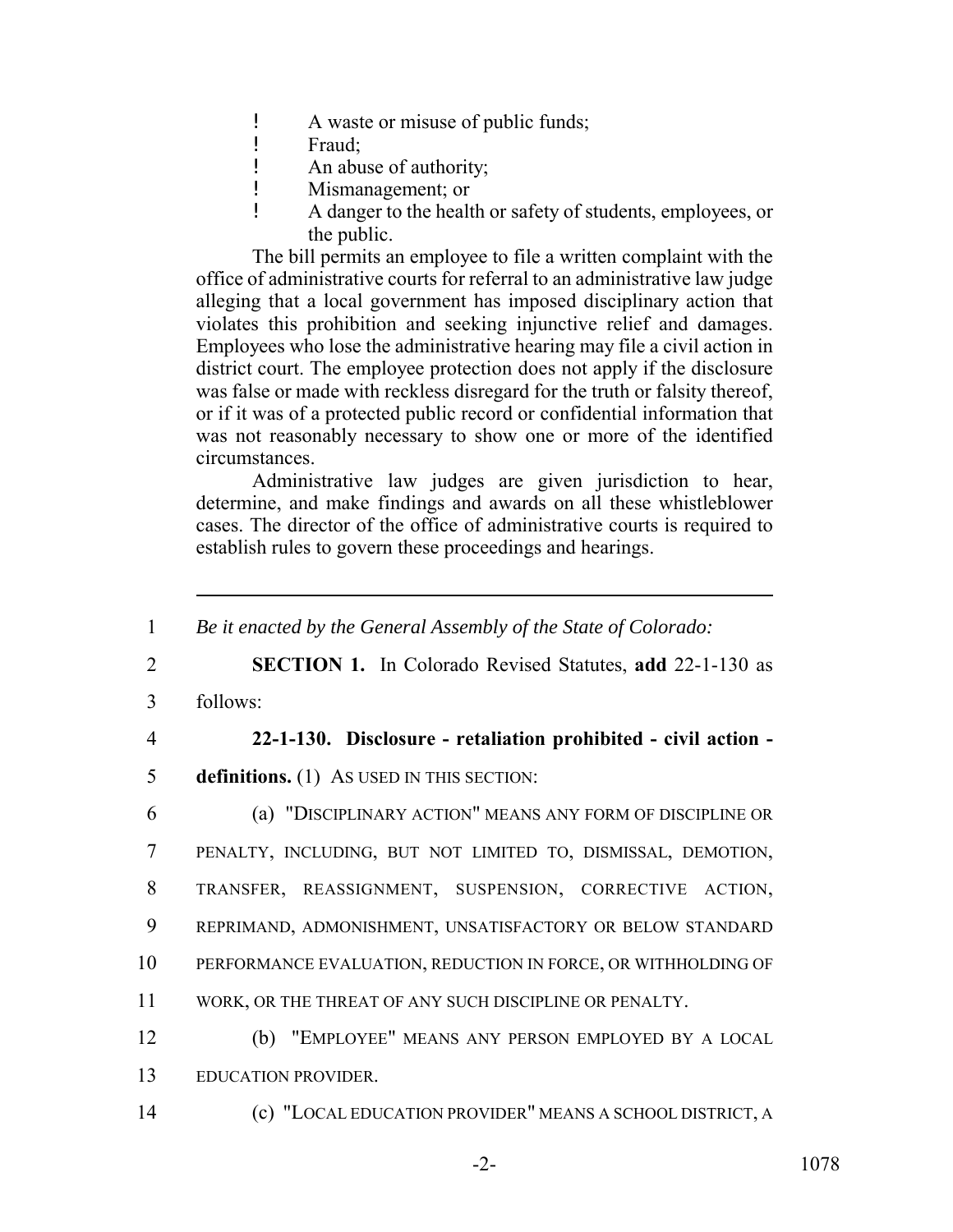CHARTER SCHOOL AUTHORIZED BY A SCHOOL DISTRICT PURSUANT TO PART 2 1 OF ARTICLE 30.5 OF THIS TITLE, A CHARTER SCHOOL AUTHORIZED BY THE STATE CHARTER SCHOOL INSTITUTE PURSUANT TO PART 5 OF ARTICLE 30.5 OF THIS TITLE, OR A BOARD OF COOPERATIVE SERVICES CREATED AND OPERATING PURSUANT TO ARTICLE 5 OF THIS TITLE THAT OPERATES ONE OR MORE PUBLIC SCHOOLS.

 (2) (a) EXCEPT AS SET FORTH IN PARAGRAPH (c) OF THIS SUBSECTION (2), A LOCAL EDUCATION PROVIDER SHALL NOT INITIATE OR ADMINISTER ANY DISCIPLINARY ACTION AGAINST AN EMPLOYEE ON ACCOUNT OF THE EMPLOYEE'S STATEMENTS TO ANY PERSON ABOUT THE LOCAL EDUCATION PROVIDER THAT THE EMPLOYEE REASONABLY BELIEVES TO SHOW:

 (I) A VIOLATION OF A STATE OR FEDERAL LAW OR A LOCAL EDUCATION PROVIDER POLICY;

(II) A WASTE OR MISUSE OF PUBLIC FUNDS;

(III) FRAUD;

(IV) AN ABUSE OF AUTHORITY;

(V) GROSS MISMANAGEMENT; OR

 (VI) A DANGER TO THE HEALTH OR SAFETY OF STUDENTS, EMPLOYEES, OR THE PUBLIC.

 (b) THE PROHIBITION SET FORTH IN PARAGRAPH (a) OF THIS 22 SUBSECTION (2) DOES NOT APPLY TO:

23 (I) AN EMPLOYEE WHO DISCLOSES INFORMATION THAT HE OR SHE KNOWS TO BE FALSE OR WHO DISCLOSES INFORMATION WITH RECKLESS DISREGARD FOR THE TRUTH OR FALSITY THEREOF;

**(II) AN EMPLOYEE WHO DISCLOSES INFORMATION THAT IS FROM A** PUBLIC RECORD CLOSED TO PUBLIC INSPECTION PURSUANT TO SECTION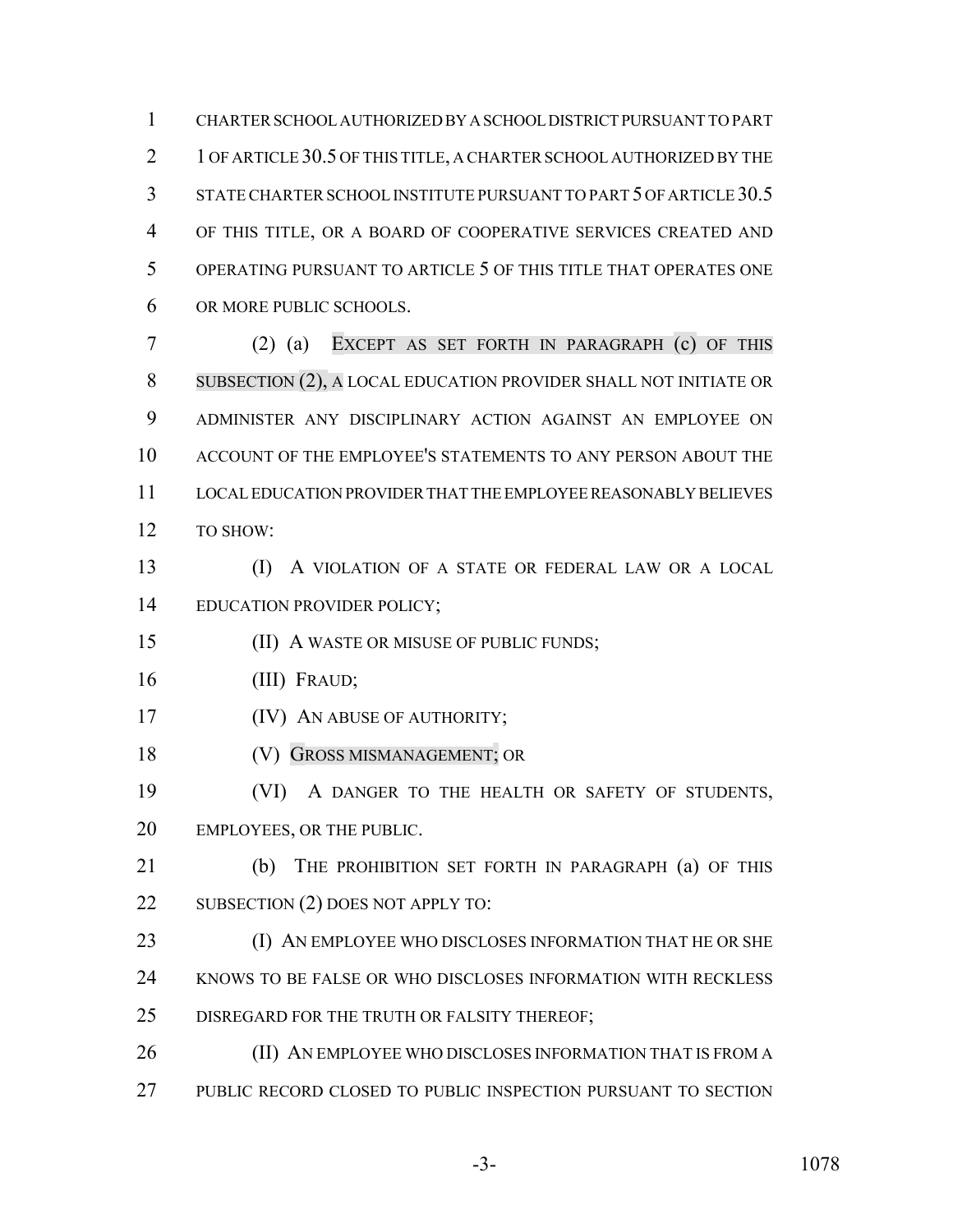24-72-204, C.R.S., OR THAT IS OTHERWISE CONFIDENTIAL UNDER STATE LAW, IF THE EMPLOYEE'S DISCLOSURE IS NOT REASONABLY NECESSARY TO SHOW ONE OR MORE OF THE CIRCUMSTANCES IDENTIFIED IN PARAGRAPH (a) OF THIS SUBSECTION (2); OR

 (III) AN EMPLOYEE WHO DISCLOSES INFORMATION THAT IS CONFIDENTIAL UNDER ANY PROVISION OF FEDERAL LAW.

 (c) IT IS THE OBLIGATION OF AN EMPLOYEE WHO WISHES TO DISCLOSE INFORMATION UNDER THE PROTECTION OF THIS SECTION TO MAKE A GOOD FAITH EFFORT TO INFORM HIS OR HER SUPERVISOR, AN ADMINISTRATOR ABOVE THE LEVEL OF HIS OR HER SUPERVISOR, OR A BOARD MEMBER OF THE LOCAL EDUCATION PROVIDER OF THE NATURE OF THE INFORMATION TO BE DISCLOSED PRIOR TO THE TIME OF DISCLOSURE. (3) WITHIN NINETY DAYS AFTER THE EMPLOYEE KNEW OR SHOULD HAVE KNOWN OF A DISCIPLINARY ACTION, AN EMPLOYEE MAY FILE A WRITTEN COMPLAINT WITH THE OFFICE OF ADMINISTRATIVE COURTS IN THE DEPARTMENT OF PERSONNEL FOR REFERRAL TO AN ADMINISTRATIVE LAW JUDGE ALLEGING A VIOLATION OF THIS SECTION AND SEEKING INJUNCTIVE RELIEF AND DAMAGES. THE EMPLOYEE MUST SERVE THE LOCAL EDUCATION PROVIDER IN ACCORDANCE WITH THE COLORADO RULES OF CIVIL PROCEDURE. PRIOR TO THE TIME THAT AN ANSWER IS DUE, THE LOCALEDUCATION PROVIDERMAY FILE A WRITTEN NOTICE REJECTING THE ADMINISTRATIVE LAW JUDGE'S JURISDICTION, AND, IN WHICH CASE, THE JUDGE SHALL DISMISS THE COMPLAINT WITHOUT PREJUDICE. HEARINGS 24 ARE CONDUCTED CONSISTENT WITH THE PROVISIONS OF SECTION 24-4-105, 25 C.R.S., UNLESS THE DIRECTOR OF THE OFFICE OF ADMINISTRATIVE COURTS ESTABLISHES DIFFERENT RULES THAT APPLY. THE FINAL DECISION OF THE ADMINISTRATIVE LAW JUDGE IS SUBJECT TO JUDICIAL REVIEW BY THE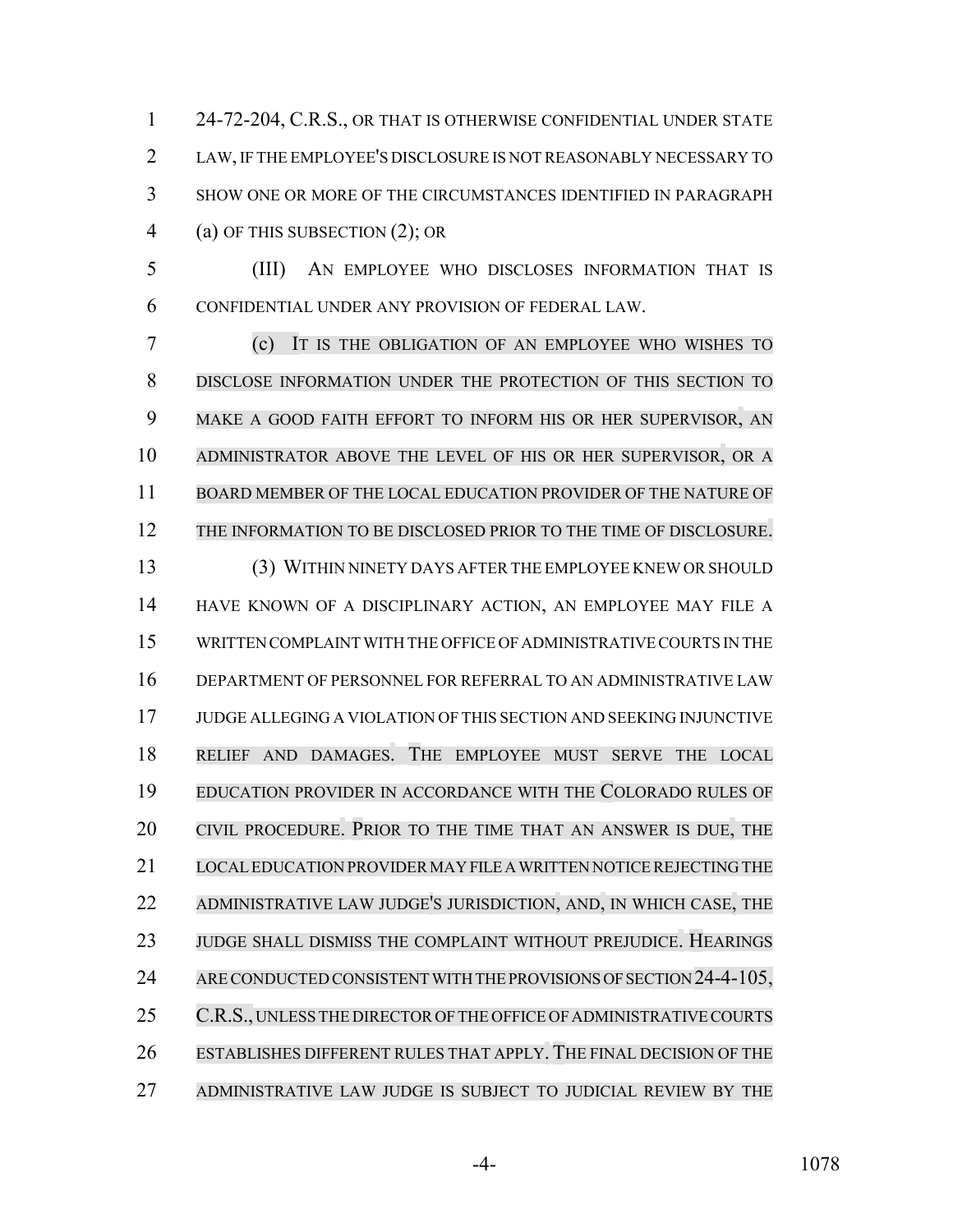COURT OF APPEALS IN THE SAME MANNER AS AN AGENCY ACTION THAT IS APPEALED IN ACCORDANCE WITH SECTION 24-4-106 (11), C.R.S.

 (4) AN EMPLOYEE WHO DID NOT FILE A WRITTEN COMPLAINT WITH THE OFFICE OF ADMINISTRATIVE COURTS OR WHO FILED A WRITTEN COMPLAINT BUT THE LOCAL EDUCATION PROVIDER REJECTED THE JURISDICTION MAY BRING A CIVIL ACTION IN THE APPROPRIATE DISTRICT COURT OF THE STATE ALLEGING A VIOLATION OF THIS SECTION AND SEEKING DAMAGES AND INJUNCTIVE RELIEF.

 (5) AN ADMINISTRATIVE LAW JUDGE OR DISTRICT COURT JUDGE MAY AWARD AN EMPLOYEE WHO PREVAILS IN ACTION BROUGHT UNDER THIS SECTION DAMAGES, INJUNCTIVE RELIEF, ADMINISTRATIVE OR COURT COSTS, ATTORNEY FEES, AND SUCH OTHER RELIEF AS HE OR SHE DEEMS APPROPRIATE.

 **SECTION 2.** In Colorado Revised Statutes, 24-30-1003, **add** (6) as follows:

 **24-30-1003. Administrative law judges - appointment - qualifications - standards of conduct.** (6) ADMINISTRATIVE LAW JUDGES IN THE OFFICE OF ADMINISTRATIVE COURTS HAVE JURISDICTION TO HEAR, DETERMINE, AND MAKE FINDINGS AND AWARDS ON ALL CASES REFERRED TO THEM IN ACCORDANCE WITH SECTION 22-1-130 (3), 21 30-10-1101 (3), OR 31-4-601 (3), C.R.S. THE DIRECTOR OF THE OFFICE OF ADMINISTRATIVE COURTS MAY ESTABLISH RULES TO GOVERN THESE PROCEEDINGS AND HEARINGS.

 **SECTION 3.** In Colorado Revised Statutes, **add** part 11 to article 10 of title 30 as follows:

- PART 11
- WHISTLEBLOWER PROTECTION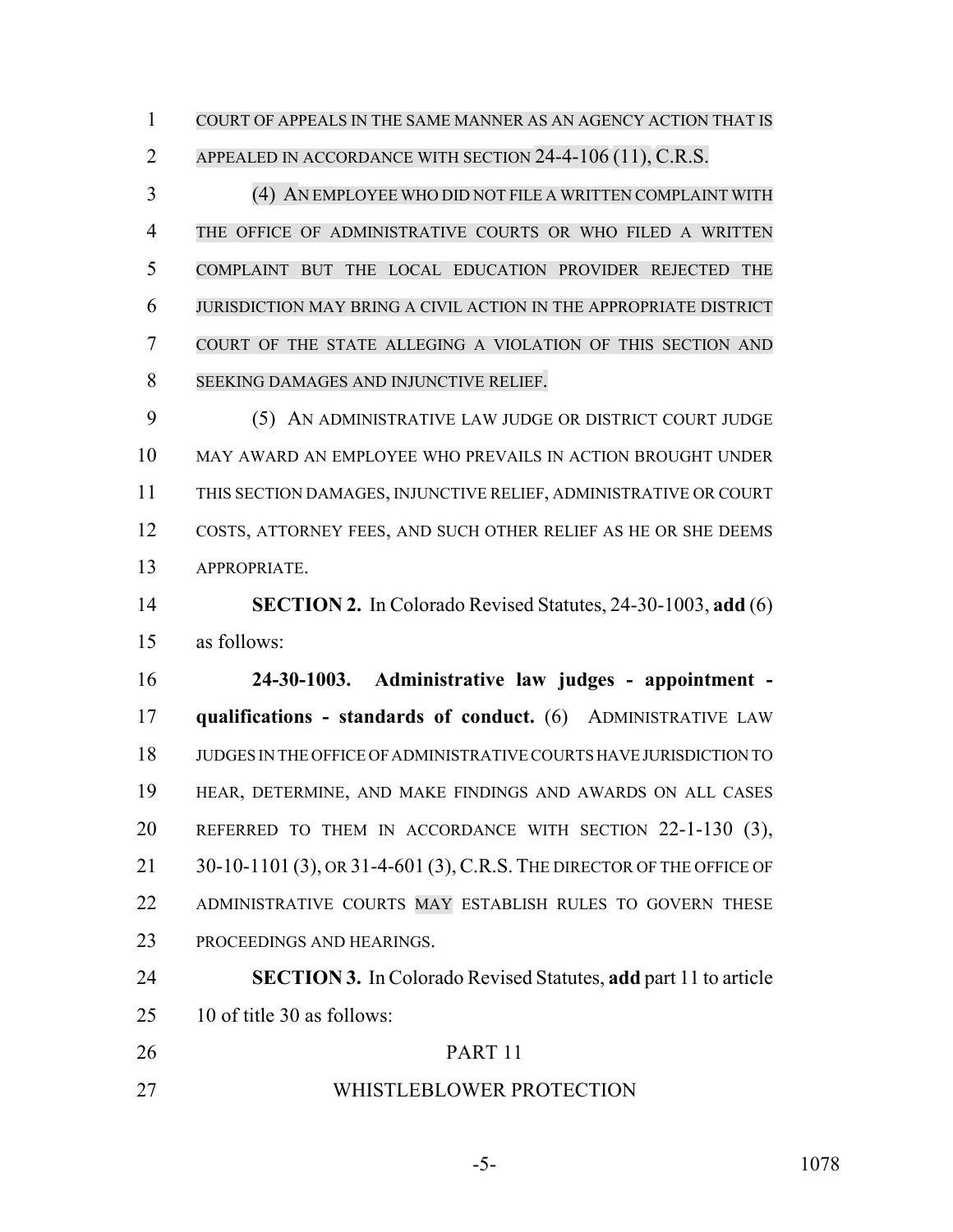**30-10-1101. Disclosure - retaliation prohibited - civil action - definitions.** (1) As USED IN THIS SECTION:

 (a) "DISCIPLINARY ACTION" MEANS ANY FORM OF DISCIPLINE OR PENALTY, INCLUDING, BUT NOT LIMITED TO, DISMISSAL, DEMOTION, TRANSFER, REASSIGNMENT, SUSPENSION, CORRECTIVE ACTION, REPRIMAND, ADMONISHMENT, UNSATISFACTORY OR BELOW STANDARD PERFORMANCE EVALUATION, REDUCTION IN FORCE, OR WITHHOLDING OF WORK, OR THE THREAT OF ANY SUCH DISCIPLINE OR PENALTY.

(b) "EMPLOYEE" MEANS ANY PERSON EMPLOYED BY A COUNTY.

 (2) (a) EXCEPT AS SET FORTH IN PARAGRAPH (c) OF THIS 11 SUBSECTION (2), A COUNTY SHALL NOT INITIATE OR ADMINISTER ANY DISCIPLINARY ACTION AGAINST AN EMPLOYEE ON ACCOUNT OF THE EMPLOYEE'S STATEMENTS TO ANY PERSON ABOUT THE COUNTY THAT THE EMPLOYEE REASONABLY BELIEVES TO SHOW:

 (I) A VIOLATION OF A STATE OR FEDERAL LAW OR A LOCAL ORDINANCE OR RESOLUTION;

- **(II) A WASTE OR MISUSE OF PUBLIC FUNDS;**
- (III) FRAUD;
- (IV) AN ABUSE OF AUTHORITY;
- **(V) GROSS MISMANAGEMENT**; OR

 (VI) A DANGER TO THE HEALTH OR SAFETY OF EMPLOYEES OR THE PUBLIC.

 (b) THE PROHIBITION SET FORTH IN PARAGRAPH (a) OF THIS 24 SUBSECTION (2) DOES NOT APPLY TO:

 (I) AN EMPLOYEE WHO DISCLOSES INFORMATION THAT HE OR SHE KNOWS TO BE FALSE OR WHO DISCLOSES INFORMATION WITH RECKLESS DISREGARD FOR THE TRUTH OR FALSITY THEREOF;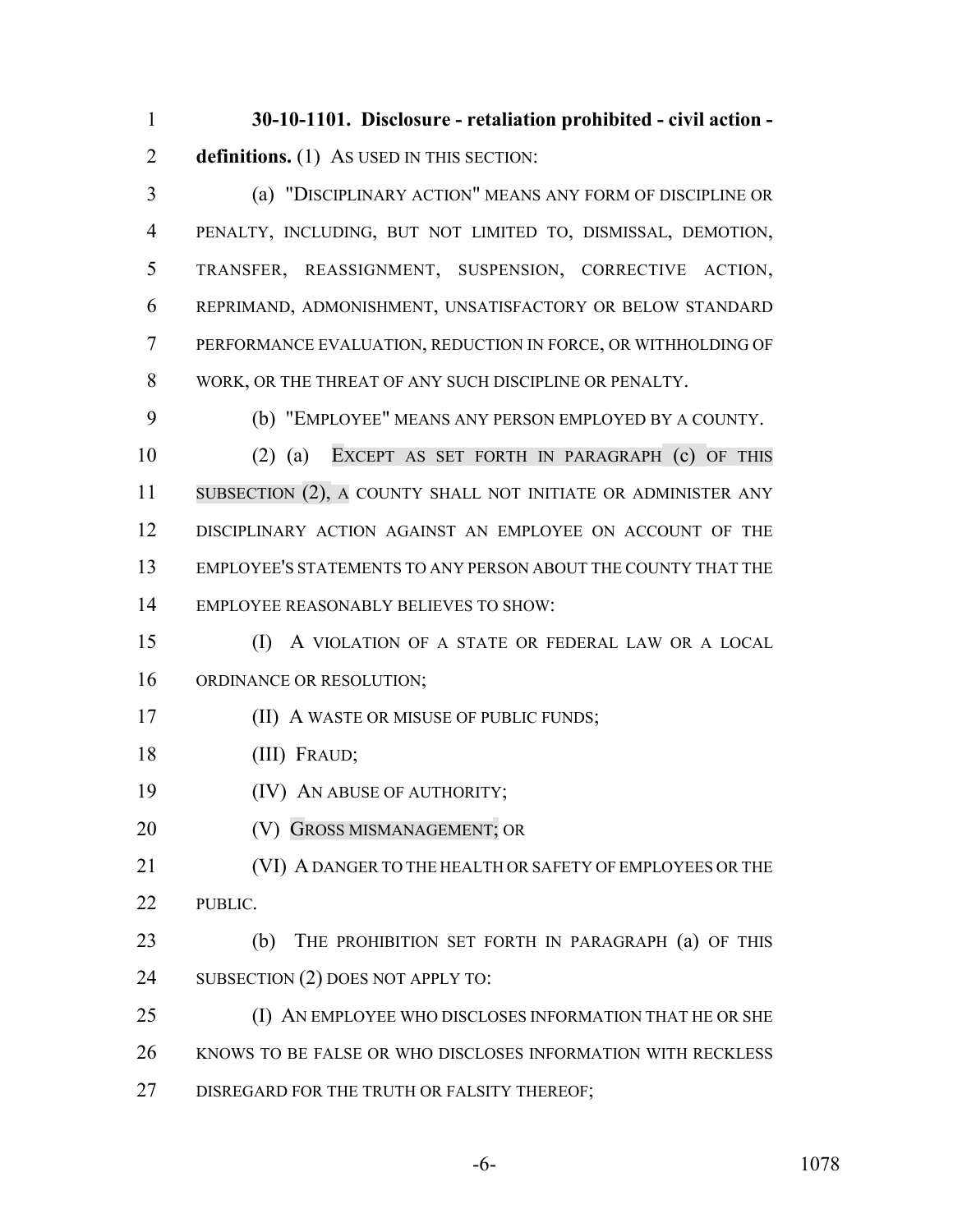(II) AN EMPLOYEE WHO DISCLOSES INFORMATION THAT IS FROM A PUBLIC RECORD CLOSED TO PUBLIC INSPECTION PURSUANT TO SECTION 24-72-204, C.R.S., OR THAT IS OTHERWISE CONFIDENTIAL UNDER STATE LAW, IF THE EMPLOYEE'S DISCLOSURE IS NOT REASONABLY NECESSARY TO SHOW ONE OR MORE OF THE CIRCUMSTANCES IDENTIFIED IN PARAGRAPH (a) OF THIS SUBSECTION (2); OR

 (III) AN EMPLOYEE WHO DISCLOSES INFORMATION THAT IS CONFIDENTIAL UNDER ANY PROVISION OF FEDERAL LAW.

 (c) IT IS THE OBLIGATION OF AN EMPLOYEE WHO WISHES TO DISCLOSE INFORMATION UNDER THE PROTECTION OF THIS SECTION TO MAKE A GOOD FAITH EFFORT TO INFORM HIS OR HER SUPERVISOR, AN ADMINISTRATOR ABOVE THE LEVEL OF HIS OR HER SUPERVISOR, OR A COUNTY COMMISSIONER OF THE NATURE OF THE INFORMATION TO BE DISCLOSED PRIOR TO THE TIME OF DISCLOSURE.

 (3) WITHIN NINETY DAYS AFTER THE EMPLOYEE KNEW OR SHOULD HAVE KNOWN OF A DISCIPLINARY ACTION, AN EMPLOYEE MAY FILE A WRITTEN COMPLAINT WITH THE OFFICE OF ADMINISTRATIVE COURTS IN THE DEPARTMENT OF PERSONNEL FOR REFERRAL TO AN ADMINISTRATIVE LAW JUDGE ALLEGING A VIOLATION OF THIS SECTION AND SEEKING INJUNCTIVE 20 RELIEF AND DAMAGES. THE EMPLOYEE MUST SERVE THE COUNTY IN 21 ACCORDANCE WITH THE COLORADO RULES OF CIVIL PROCEDURE. PRIOR TO THE TIME THAT AN ANSWER IS DUE, THE COUNTY MAY FILE A WRITTEN NOTICE REJECTING THE ADMINISTRATIVE LAW JUDGE'S JURISDICTION, AND, IN WHICH CASE, THE JUDGE SHALL DISMISS THE COMPLAINT WITHOUT PREJUDICE.HEARINGS ARE CONDUCTED CONSISTENT WITH THE PROVISIONS OF SECTION 24-4-105, C.R.S., UNLESS THE DIRECTOR OF THE OFFICE OF ADMINISTRATIVE COURTS ESTABLISHES DIFFERENT RULES THAT APPLY.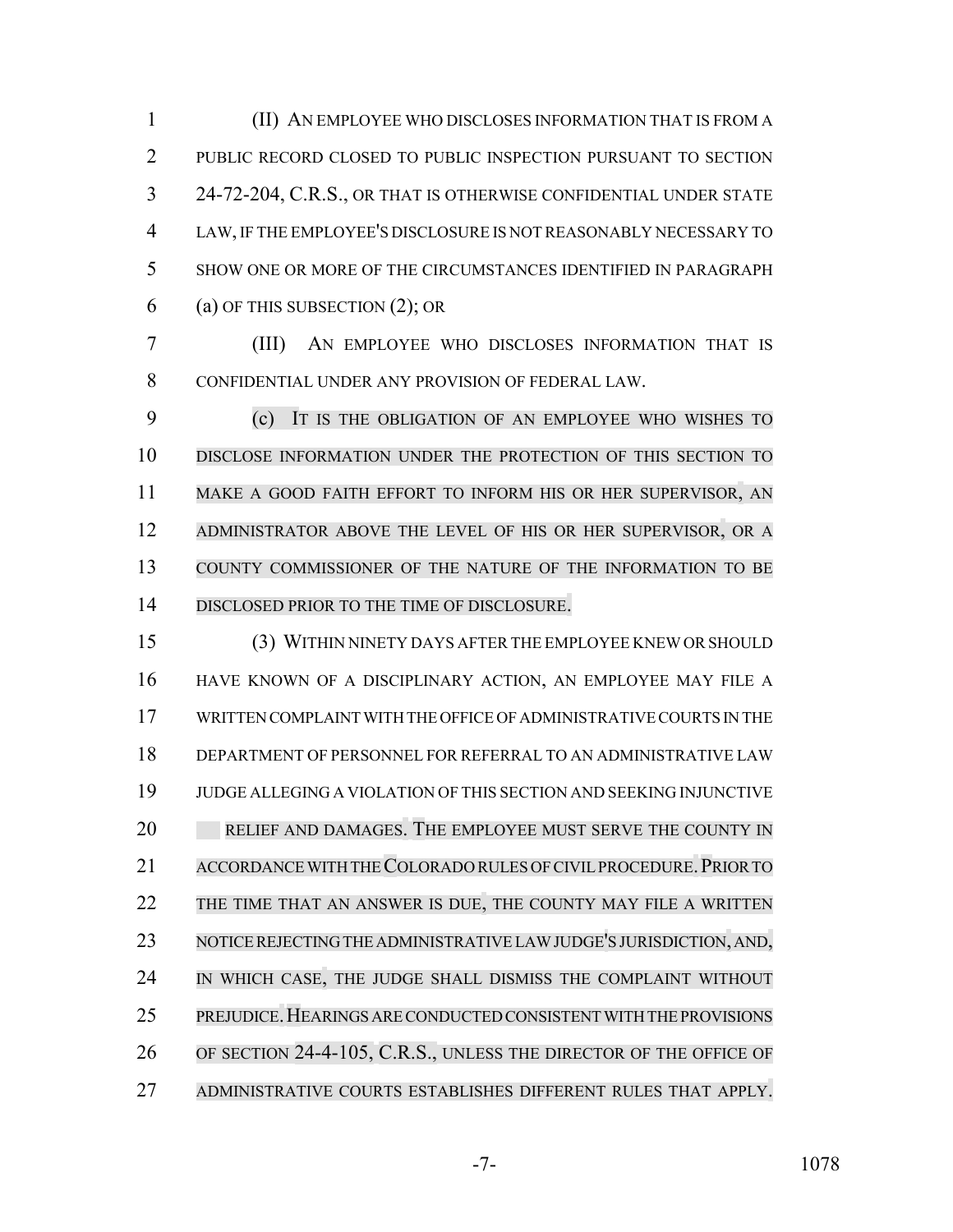| 1              | THE FINAL DECISION OF THE ADMINISTRATIVE LAW JUDGE IS SUBJECT TO      |
|----------------|-----------------------------------------------------------------------|
| $\overline{2}$ | JUDICIAL REVIEW BY THE COURT OF APPEALS IN THE SAME MANNER AS AN      |
| 3              | AGENCY ACTION THAT IS APPEALED IN ACCORDANCE WITH SECTION             |
| $\overline{4}$ | $24-4-106(11)$ , C.R.S.                                               |
| 5              | (4) AN EMPLOYEE WHO DID NOT FILE A WRITTEN COMPLAINT WITH             |
| 6              | THE OFFICE OF ADMINISTRATIVE COURTS OR WHO FILED A WRITTEN            |
| 7              | COMPLAINT BUT THE COUNTY REJECTED THE JURISDICTION MAY BRING A        |
| 8              | CIVIL ACTION IN THE APPROPRIATE DISTRICT COURT OF THE STATE           |
| 9              | ALLEGING A VIOLATION OF THIS SECTION AND SEEKING DAMAGES AND          |
| 10             | <b>INJUNCTIVE RELIEF.</b>                                             |
| 11             | (5) AN ADMINISTRATIVE LAW JUDGE OR DISTRICT COURT JUDGE               |
| 12             | MAY AWARD AN EMPLOYEE WHO PREVAILS IN ACTION BROUGHT UNDER            |
| 13             | THIS SECTION DAMAGES, INJUNCTIVE RELIEF, ADMINISTRATIVE OR COURT      |
| 14             | COSTS, ATTORNEY FEES, AND SUCH OTHER RELIEF AS HE OR SHE DEEMS        |
| 15             | APPROPRIATE.                                                          |
| 16             | <b>SECTION 4.</b> In Colorado Revised Statutes, add part 6 to article |
| 17             | 4 of title 31 as follows:                                             |
| 18             | PART <sub>6</sub>                                                     |
| 19             | WHISTLEBLOWER PROTECTION                                              |
| 20             | 31-4-601. Disclosure - retaliation prohibited - civil action -        |
| 21             | definitions. (1) AS USED IN THIS SECTION:                             |
| 22             | (a) "DISCIPLINARY ACTION" MEANS ANY FORM OF DISCIPLINE OR             |
| 23             | PENALTY, INCLUDING, BUT NOT LIMITED TO, DISMISSAL, DEMOTION,          |
| 24             | TRANSFER, REASSIGNMENT, SUSPENSION, CORRECTIVE ACTION,                |
| 25             | REPRIMAND, ADMONISHMENT, UNSATISFACTORY OR BELOW STANDARD             |
| 26             | PERFORMANCE EVALUATION, REDUCTION IN FORCE, OR WITHHOLDING OF         |
| $\sim$ $\sim$  |                                                                       |

WORK, OR THE THREAT OF ANY SUCH DISCIPLINE OR PENALTY.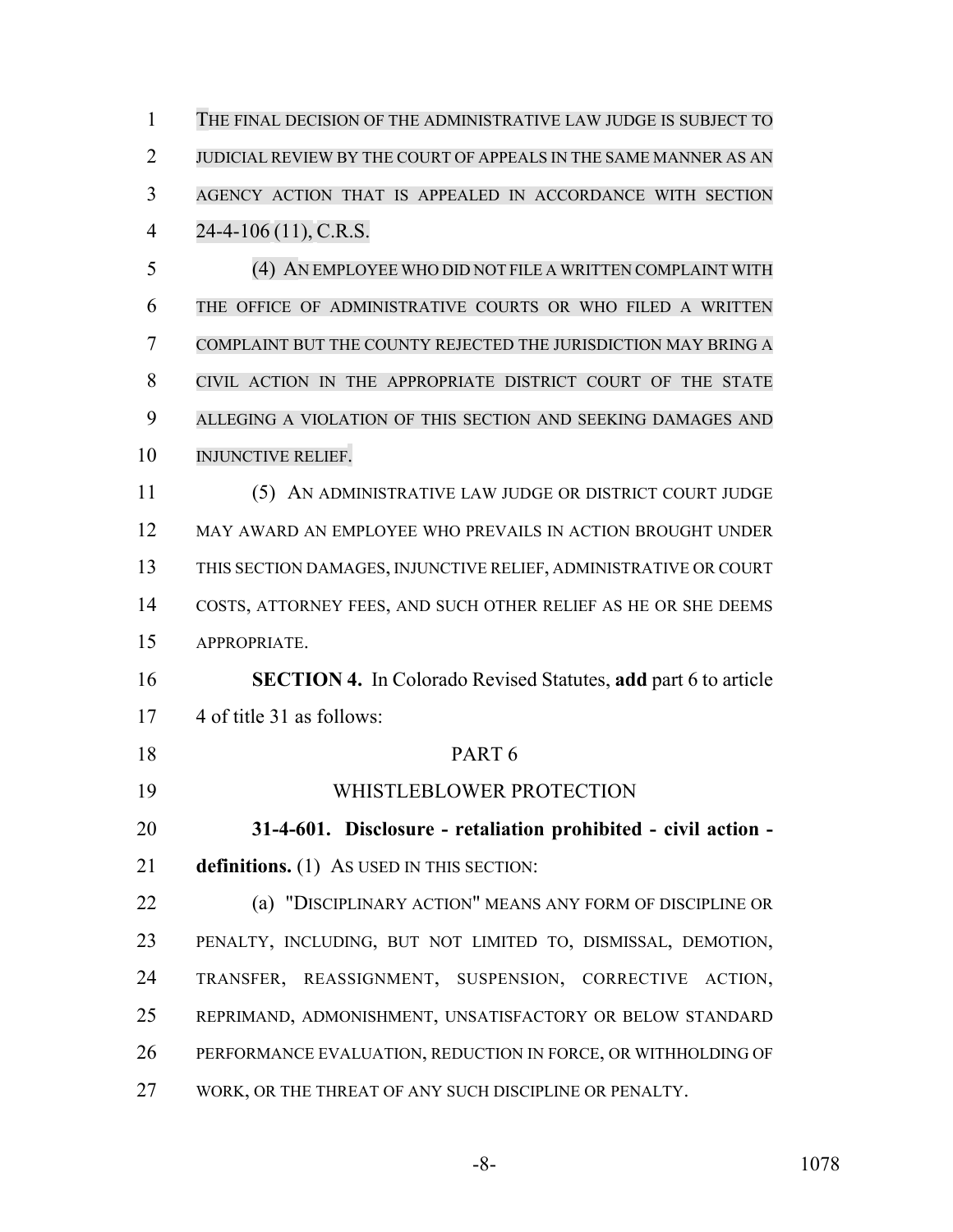(b) "EMPLOYEE" MEANS ANY PERSON EMPLOYED BY A MUNICIPALITY.

 (2) (a) EXCEPT AS SET FORTH IN PARAGRAPH (c) OF THIS SUBSECTION (2), A MUNICIPALITY SHALL NOT INITIATE OR ADMINISTER ANY DISCIPLINARY ACTION AGAINST AN EMPLOYEE ON ACCOUNT OF THE EMPLOYEE'S STATEMENTS TO ANY PERSON ABOUT THE MUNICIPALITY THAT THE EMPLOYEE REASONABLY BELIEVES TO SHOW:

8 (I) A VIOLATION OF A STATE OR FEDERAL LAW OR A LOCAL ORDINANCE OR RESOLUTION;

**(II) A WASTE OR MISUSE OF PUBLIC FUNDS;** 

(III) FRAUD;

**(IV) AN ABUSE OF AUTHORITY;** 

(V) GROSS MISMANAGEMENT; OR

 (VI) A DANGER TO THE HEALTH OR SAFETY OF EMPLOYEES OR THE PUBLIC.

 (b) THE PROHIBITION SET FORTH IN PARAGRAPH (a) OF THIS 17 SUBSECTION (2) DOES NOT APPLY TO:

 (I) AN EMPLOYEE WHO DISCLOSES INFORMATION THAT HE OR SHE KNOWS TO BE FALSE OR WHO DISCLOSES INFORMATION WITH RECKLESS DISREGARD FOR THE TRUTH OR FALSITY THEREOF;

**(II) AN EMPLOYEE WHO DISCLOSES INFORMATION THAT IS FROM A** 22 PUBLIC RECORD CLOSED TO PUBLIC INSPECTION PURSUANT TO SECTION 23 24-72-204, C.R.S., OR THAT IS OTHERWISE CONFIDENTIAL UNDER STATE LAW, IF THE EMPLOYEE'S DISCLOSURE IS NOT REASONABLY NECESSARY TO SHOW ONE OR MORE OF THE CIRCUMSTANCES IDENTIFIED IN PARAGRAPH (a) OF THIS SUBSECTION (2); OR

(III) AN EMPLOYEE WHO DISCLOSES INFORMATION THAT IS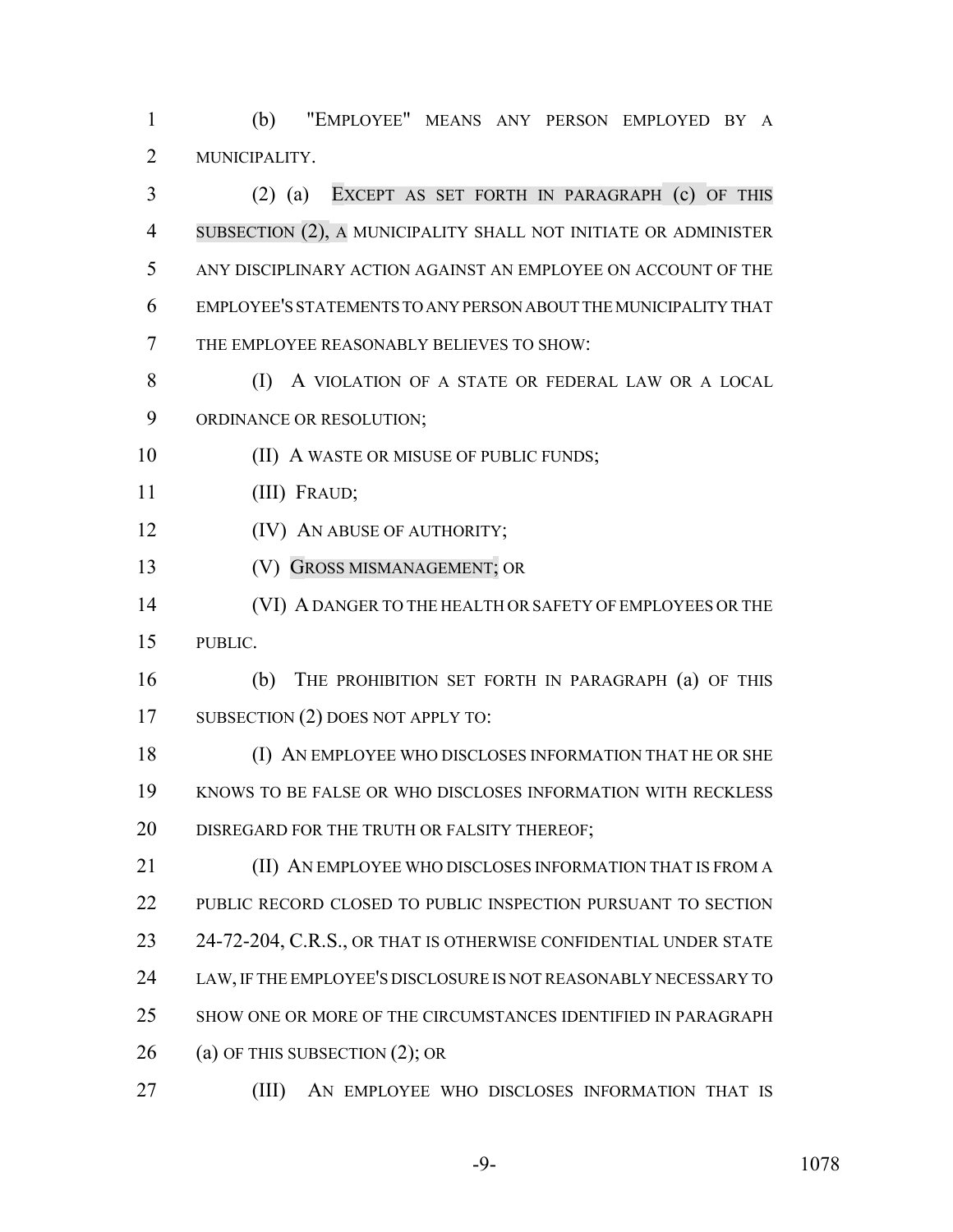CONFIDENTIAL UNDER ANY PROVISION OF FEDERAL LAW.

 (c) IT IS THE OBLIGATION OF AN EMPLOYEE WHO WISHES TO DISCLOSE INFORMATION UNDER THE PROTECTION OF THIS SECTION TO MAKE A GOOD FAITH EFFORT TO INFORM HIS OR HER SUPERVISOR, AN ADMINISTRATOR ABOVE THE LEVEL OF HIS OR HER SUPERVISOR, OR A MEMBER OF THE MUNICIPALITY'S GOVERNING BODY TO BE DISCLOSED PRIOR TO THE TIME OF DISCLOSURE.

 (3) WITHIN NINETY DAYS AFTER THE EMPLOYEE KNEW OR SHOULD HAVE KNOWN OF A DISCIPLINARY ACTION, AN EMPLOYEE MAY FILE A WRITTEN COMPLAINT WITH THE OFFICE OF ADMINISTRATIVE COURTS IN THE DEPARTMENT OF PERSONNEL FOR REFERRAL TO AN ADMINISTRATIVE LAW JUDGE ALLEGING A VIOLATION OF THIS SECTION AND SEEKING INJUNCTIVE RELIEF AND DAMAGES.THE EMPLOYEE MUST SERVE THE MUNICIPALITY IN 14 ACCORDANCE WITH THE COLORADO RULES OF CIVIL PROCEDURE. PRIOR TO THE TIME THAT AN ANSWER IS DUE, THE MUNICIPALITY MAY FILE A WRITTEN NOTICE REJECTING THE ADMINISTRATIVE LAW JUDGE'S JURISDICTION, AND, IN WHICH CASE, THE JUDGE SHALL DISMISS THE COMPLAINT WITHOUT PREJUDICE.HEARINGS ARE CONDUCTED CONSISTENT WITH THE PROVISIONS OF SECTION 24-4-105, C.R.S., UNLESS THE 20 DIRECTOR OF THE OFFICE OF ADMINISTRATIVE COURTS ESTABLISHES DIFFERENT RULES THAT APPLY. THE FINAL DECISION OF THE ADMINISTRATIVE LAW JUDGE IS SUBJECT TO JUDICIAL REVIEW BY THE COURT OF APPEALS IN THE SAME MANNER AS AN AGENCY ACTION THAT IS 24 APPEALED IN ACCORDANCE WITH SECTION 24-4-106 (11), C.R.S.

 (4) AN EMPLOYEE WHO DID NOT FILE A WRITTEN COMPLAINT WITH THE OFFICE OF ADMINISTRATIVE COURTS OR WHO FILED A WRITTEN COMPLAINT BUT THE MUNICIPALITY REJECTED THE JURISDICTION MAY